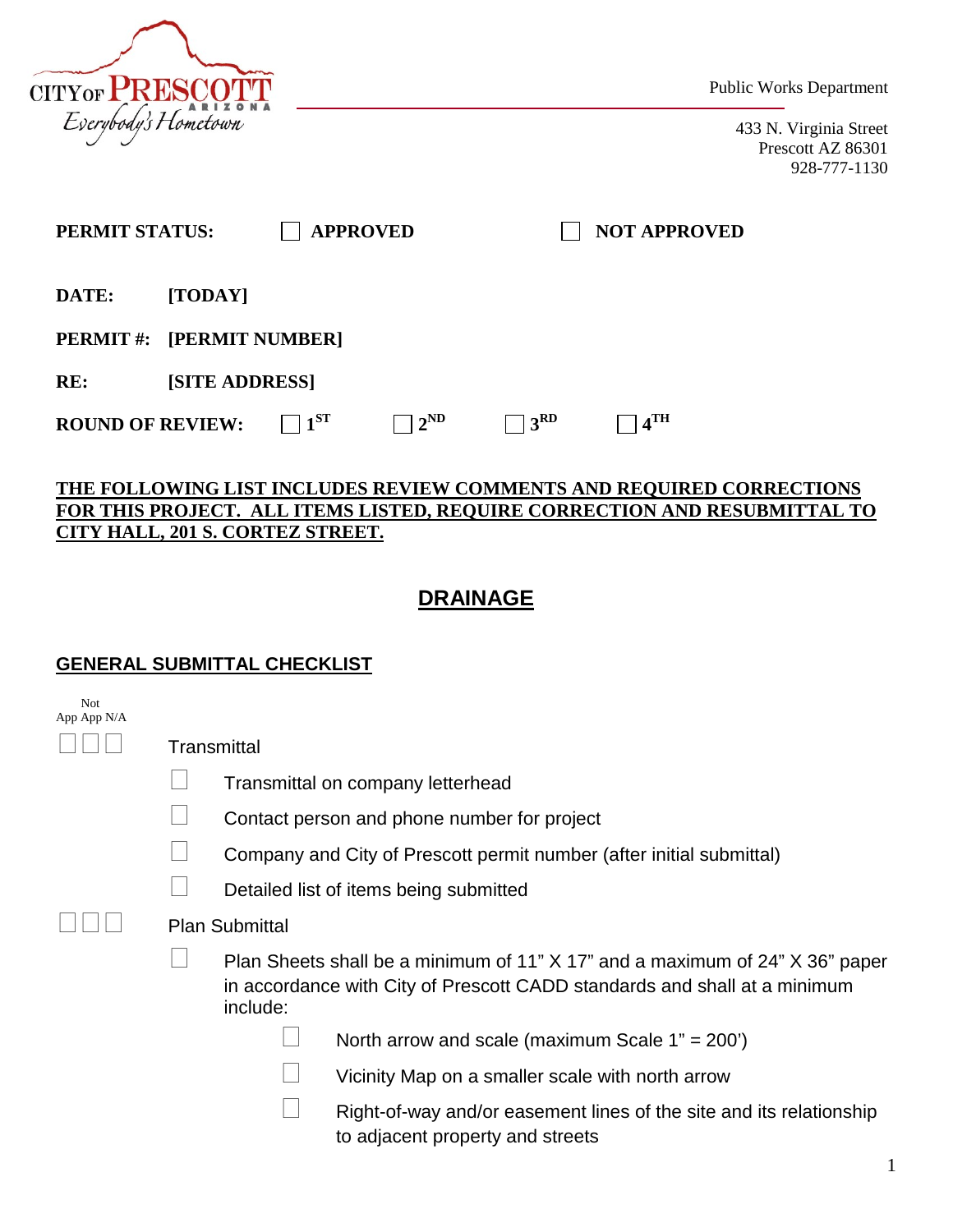|                                                                                                                                                                                                                                                      | Dates of preparation and revisions                                                                                   |  |
|------------------------------------------------------------------------------------------------------------------------------------------------------------------------------------------------------------------------------------------------------|----------------------------------------------------------------------------------------------------------------------|--|
|                                                                                                                                                                                                                                                      | Name, address and phone number of applicant                                                                          |  |
|                                                                                                                                                                                                                                                      | Name, address and phone number of engineer                                                                           |  |
|                                                                                                                                                                                                                                                      | Project address or address of parcels fronting the right-of-way, if<br>applicable                                    |  |
|                                                                                                                                                                                                                                                      | Assessor Parcel Number(s) of project or parcel number(s) of<br>property fronting the right-of-way                    |  |
|                                                                                                                                                                                                                                                      | Plan set(s) shall be submitted on bond paper                                                                         |  |
|                                                                                                                                                                                                                                                      | Plan set submittals and re-submittals shall be submitted to City<br>Hall, 201 S Cortez Street                        |  |
|                                                                                                                                                                                                                                                      | A "Blue Stake" notification shall be noted on each sheet of the<br>plans                                             |  |
| All plans shall be oriented with north towards the top or right of each sheet, where<br>practical. A north arrow and scale (both written and graphic) shall be provided on all<br>sheets. All text shall read from the bottom and right of the sheet |                                                                                                                      |  |
| Provide basis for both Horizontal and Vertical Control (NVAD 88 for Vertical Control and<br>City of Prescott Coordinates for Horizontal) and Bench Mark Location                                                                                     |                                                                                                                      |  |
|                                                                                                                                                                                                                                                      | All supporting or supplement reports shall be bound letter size $(8 \frac{1}{2} \times 11 \text{ m})$                |  |
|                                                                                                                                                                                                                                                      | All larger maps included in the report shall be folded accordion style to letter size<br>and put into pocket folders |  |
|                                                                                                                                                                                                                                                      | Cover Page of all Reports shall include:                                                                             |  |
|                                                                                                                                                                                                                                                      | <b>Project Title</b>                                                                                                 |  |
|                                                                                                                                                                                                                                                      | Date Report Submitted and Revision Dates (COP File Number,<br>once assigned)                                         |  |
|                                                                                                                                                                                                                                                      | Name, address and phone number of client                                                                             |  |
|                                                                                                                                                                                                                                                      | Name, address and phone number of engineering firm                                                                   |  |
|                                                                                                                                                                                                                                                      | Seal/signature of the Arizona Registered Professional Civil<br>Engineer responsible for preparing the report         |  |
| <b>Development Agreement</b>                                                                                                                                                                                                                         |                                                                                                                      |  |
| Easements                                                                                                                                                                                                                                            |                                                                                                                      |  |

# **DRAINAGE REPORTS (GENERAL) CHECKLIST**

 Not App App N/A

 $\Box$  $\Box$  Table of Contents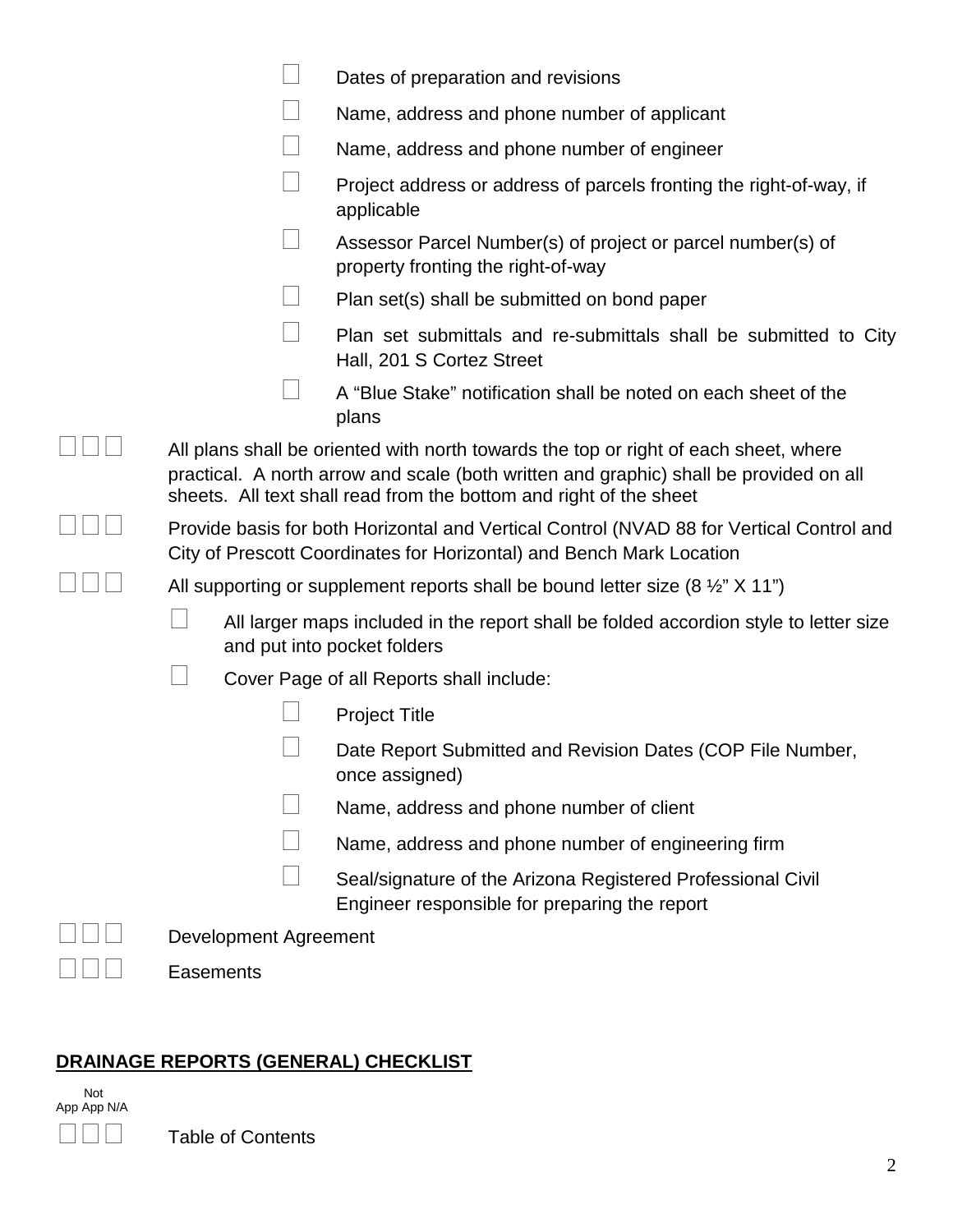|                    |      | List Section Headings and their Respective Page Numbers                                                                                 |
|--------------------|------|-----------------------------------------------------------------------------------------------------------------------------------------|
|                    |      | List of Tables with Page Numbers                                                                                                        |
|                    |      | List of Figures with Page Numbers                                                                                                       |
|                    |      | List of Attachments, Numbered                                                                                                           |
|                    | Maps |                                                                                                                                         |
|                    |      | <b>Location Map</b>                                                                                                                     |
|                    |      | <b>Site Plan</b>                                                                                                                        |
|                    |      | Show the conveyance system downstream to a point where the stormwater<br>enters a channel, storm sewer line or other natural water body |
|                    |      | Flood Plains Map – For both designated and non-designated FEMA regulatory<br>100-year floodplains                                       |
|                    |      | Soils Map from Natural Resources Conservation Service - with the site location<br>clearly labeled as well as the watershed boundary     |
|                    |      | <b>Project Overview</b>                                                                                                                 |
|                    |      | Description of the existing and proposed land use, drainage patterns, natural<br>watercourses, and drainage features                    |
|                    |      | Summary of any previous hydrologic/hydraulic studies or other information which<br>pertain to the project or development                |
|                    |      | Generally describe site improvements, & methods of mitigating stormwater runoff                                                         |
|                    |      |                                                                                                                                         |
|                    |      | CC&R including maintenance of easement                                                                                                  |
|                    |      | DRAI <u>NAGE MASTER PLAN REPORT CONTENT CHECKLIST</u>                                                                                   |
| Not<br>App App N/A |      |                                                                                                                                         |

 $\square \square \square$  Phasing

On-Site Improvements

Off-Site Improvements

□ Projections for Future Surrounding Developments and related Improvements<br>○ Off-Site Analysis due to Density

| $\Box$ | Off-Site Analysis due to Density |
|--------|----------------------------------|
|--------|----------------------------------|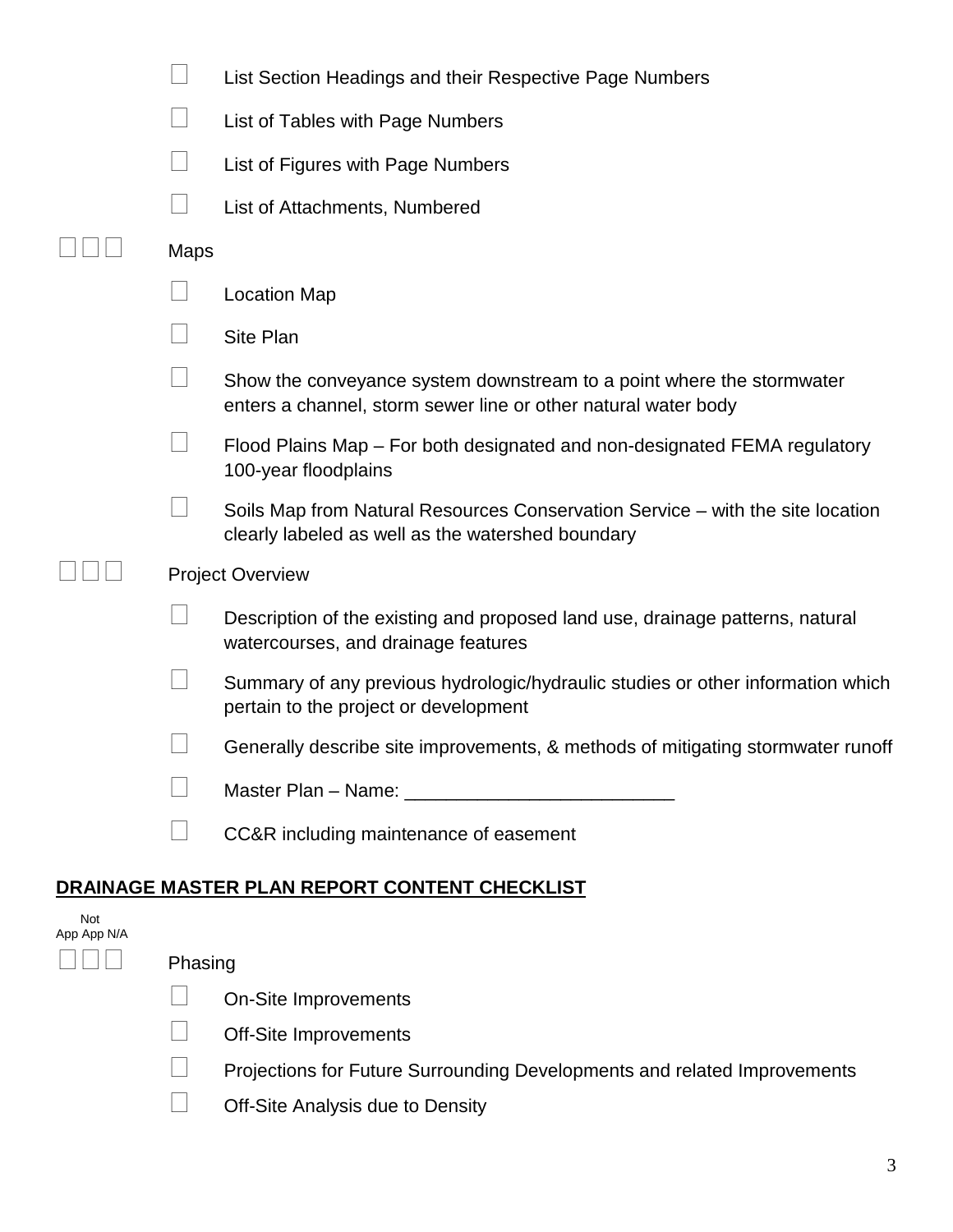

□□□ Master Plan Mapping

Synopsis of Phasing with Modeling Results

Each Phase is a Stand Alone Report

# **DRAINAGE REPORT CONTENT CHECKLIST**

| Not<br>App App N/A |                  |                                                                                                                                                                                                                                                                            |  |
|--------------------|------------------|----------------------------------------------------------------------------------------------------------------------------------------------------------------------------------------------------------------------------------------------------------------------------|--|
|                    | Development Plan |                                                                                                                                                                                                                                                                            |  |
|                    |                  | Delineate Sub-basins and Show Sub-basin Acreage used in Hydraulic/Hydrologic<br>Calculations                                                                                                                                                                               |  |
|                    |                  | <b>Plan Sheet or Graphic Depicting Sub-basins</b>                                                                                                                                                                                                                          |  |
|                    |                  | Pre and Post Development Maps                                                                                                                                                                                                                                              |  |
|                    |                  | Show directions and lengths of sheet flow, shallow concentrated flow, channel<br>flow                                                                                                                                                                                      |  |
|                    |                  | Existing and proposed contours (2-foot maximum contour interval)                                                                                                                                                                                                           |  |
|                    |                  | Show storage volumes, outlet pipe and weir invert elevations, and lengths for<br>stormwater control facilities                                                                                                                                                             |  |
|                    |                  | Tabulate existing and proposed peak flows and volumes. Include all hydrologic<br>and hydraulic computations for pipes, open channels and gutter flow                                                                                                                       |  |
|                    |                  | Show all existing and proposed easements and rights-of-way                                                                                                                                                                                                                 |  |
|                    |                  | Downstream Analysis                                                                                                                                                                                                                                                        |  |
|                    |                  | Compute existing and proposed peak flows and volumes for the design storms at<br>all discharge points both to and from the site and at downstream stormwater<br>control structures. Discharge points should refer to labeled points shown on the<br><b>Stormwater Plan</b> |  |
|                    |                  | Upstream analysis                                                                                                                                                                                                                                                          |  |
|                    |                  | <b>Hydrologic Analysis and Design</b>                                                                                                                                                                                                                                      |  |
|                    |                  | Hydrologic Analysis, existing and developed conditions                                                                                                                                                                                                                     |  |
|                    |                  | Tabulate acreage; imperviousness; impervious coefficients; length<br>and grade of overland, pipe, and channel flow; other hydrologic                                                                                                                                       |  |

parameters used in completing analyses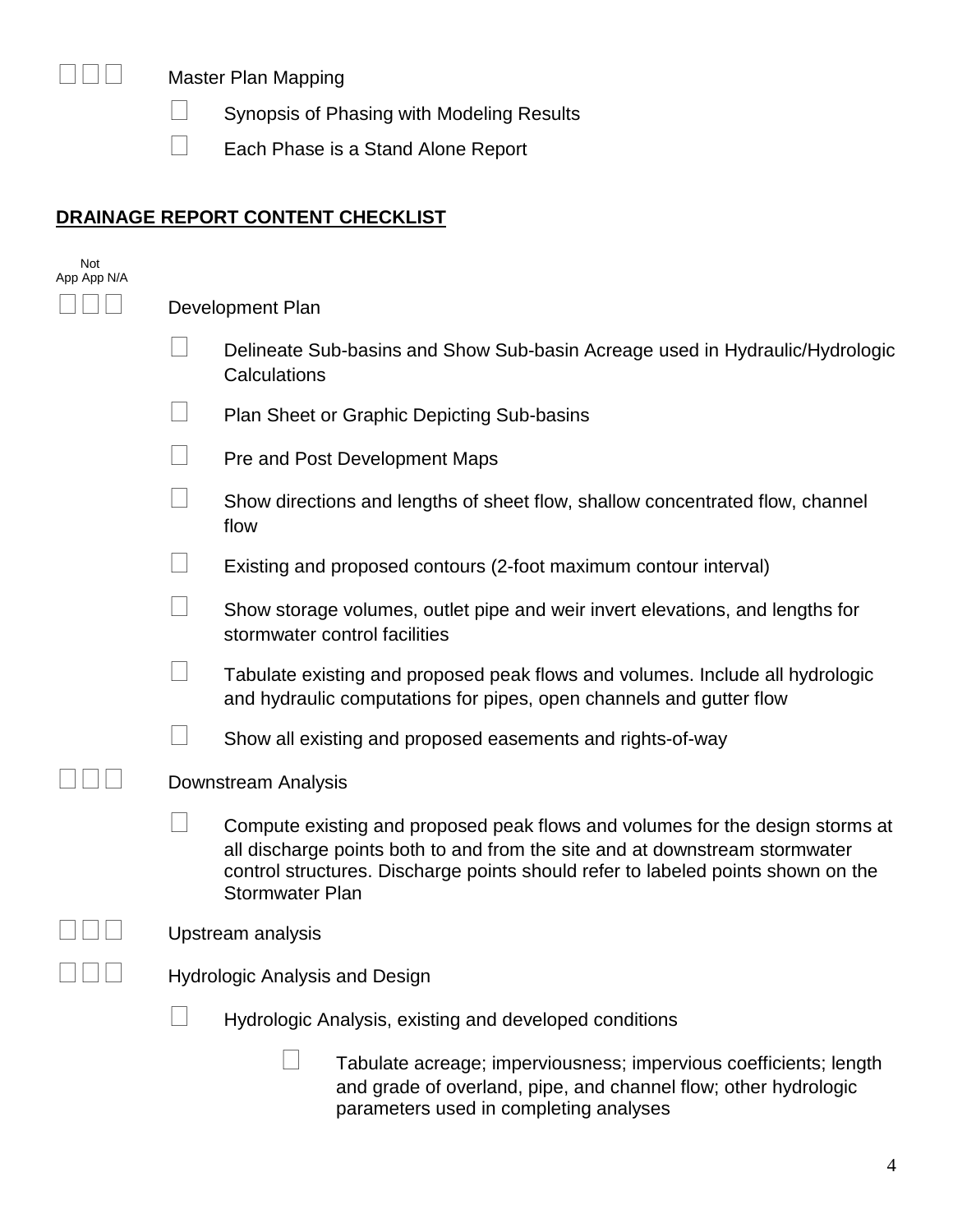|  |                                      | Compute existing and developed peak flows for all sub-basins for the                                                                                                 |
|--|--------------------------------------|----------------------------------------------------------------------------------------------------------------------------------------------------------------------|
|  |                                      | 2 - year storm                                                                                                                                                       |
|  |                                      | 10 - year storm                                                                                                                                                      |
|  |                                      | 25 - year storm                                                                                                                                                      |
|  |                                      | 100 - year storm                                                                                                                                                     |
|  |                                      | Detention/Retention Pond Design                                                                                                                                      |
|  |                                      | Compute inflow and outflow hydrographs and peak flows and<br>storage volumes                                                                                         |
|  |                                      | Tabulate existing and proposed peak flows and storage volumes                                                                                                        |
|  |                                      | Show all hydrologic and hydraulic computations, equations, rating<br>curves, stage/storage/discharge tables, and graphs necessary to<br>show methodology and results |
|  |                                      | Detention/Retention Pond Plan                                                                                                                                        |
|  |                                      | Provide plan sheet of the control facility                                                                                                                           |
|  |                                      | Show basic measurements necessary to confirm storage volumes                                                                                                         |
|  |                                      | Tabulate peak flow rates, storage volumes, and ponding elevations<br>for all design storms                                                                           |
|  | <b>Hydraulic Analysis and Design</b> |                                                                                                                                                                      |
|  |                                      | Identify methodology used in completing analyses                                                                                                                     |
|  |                                      | Compute and tabulate design flows and velocities and conveyance capacities for<br>all systems within the development                                                 |
|  | charts and nomographs                | Include all hydraulic computations, equations, pipe flow tables, flow profiles,                                                                                      |
|  |                                      | Stormwater conveyance design storm shall include:                                                                                                                    |
|  |                                      | 2 - year storm                                                                                                                                                       |
|  |                                      | 10 - year storm                                                                                                                                                      |
|  |                                      | 25 - year storm                                                                                                                                                      |
|  |                                      | 100 - year storm                                                                                                                                                     |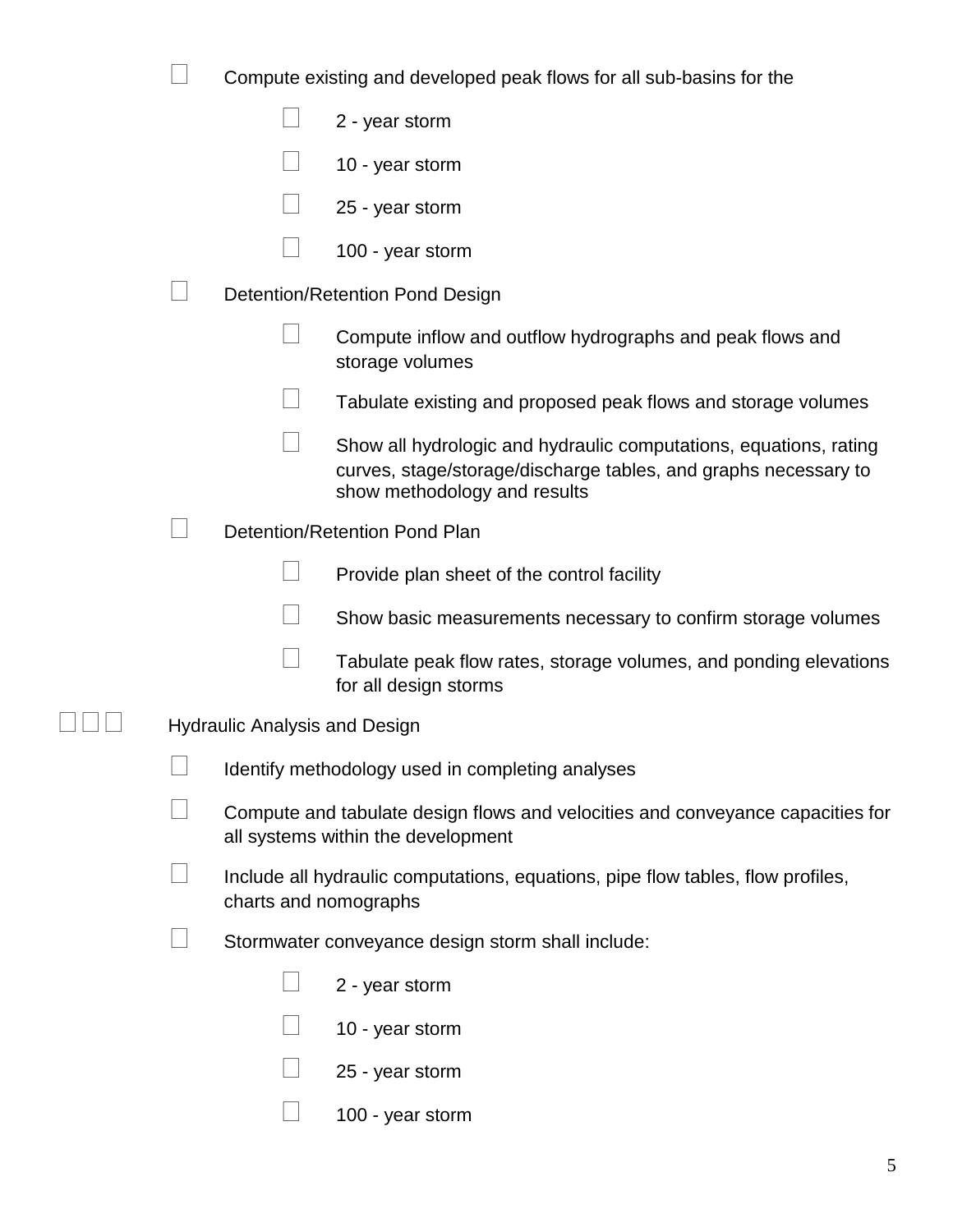|  | Development sites shall be designed to be able to pass a 100-year storm through<br>the site                                                                                                                           |
|--|-----------------------------------------------------------------------------------------------------------------------------------------------------------------------------------------------------------------------|
|  | <b>Summary and Conclusions</b>                                                                                                                                                                                        |
|  | A brief summary of the analyses and conclusions presented in the report                                                                                                                                               |
|  | A brief description of how the proposed development and/or public improvements<br>will adhere to applicable stormwater detention and/or floodplain regulations and<br>mitigate any impacts created by the development |
|  | Provide a listing of pertinent sources of analysis and design procedures used                                                                                                                                         |
|  | Appendices                                                                                                                                                                                                            |
|  | List of attachments                                                                                                                                                                                                   |
|  | Provide an electronic copy of the all the hydrologic and hydraulic analysis<br>Master Plan Report                                                                                                                     |

#### **DRAINAGE PLAN CHECKLIST**

| App | Not<br>App | N/A |  |
|-----|------------|-----|--|
|     |            |     |  |
|     |            |     |  |
| I   |            |     |  |
| I   | I          |     |  |
| I   |            |     |  |
|     |            |     |  |
|     | I          |     |  |
| I   |            |     |  |
|     |            |     |  |
| I   |            |     |  |
|     |            |     |  |
|     |            |     |  |
|     |            |     |  |
|     |            |     |  |
|     |            |     |  |

| Legend                                                                                                      |
|-------------------------------------------------------------------------------------------------------------|
| <b>Street Names and Widths</b>                                                                              |
| Stationing                                                                                                  |
| <b>COP Standard Construction Notes</b>                                                                      |
| Quantities                                                                                                  |
| <b>COP General Notes</b>                                                                                    |
| <b>COP Standard Details</b>                                                                                 |
| <b>Special Details and Notes</b>                                                                            |
| Show Topography, including minimum and maximum contours                                                     |
| Show Both Plan and Profile                                                                                  |
| <b>Show Existing &amp; Proposed Utilities</b>                                                               |
| Seal/signature of the Arizona Registered Professional Civil Engineer responsible for<br>preparing the plans |
| Property boundary, lot lines, right-of-way, easements, and common areas with accurate                       |

Consistent with City of Prescott CADD Standards

 Property boundary, lot lines, right-of-way, easements, and common areas with accurate bearings and distances